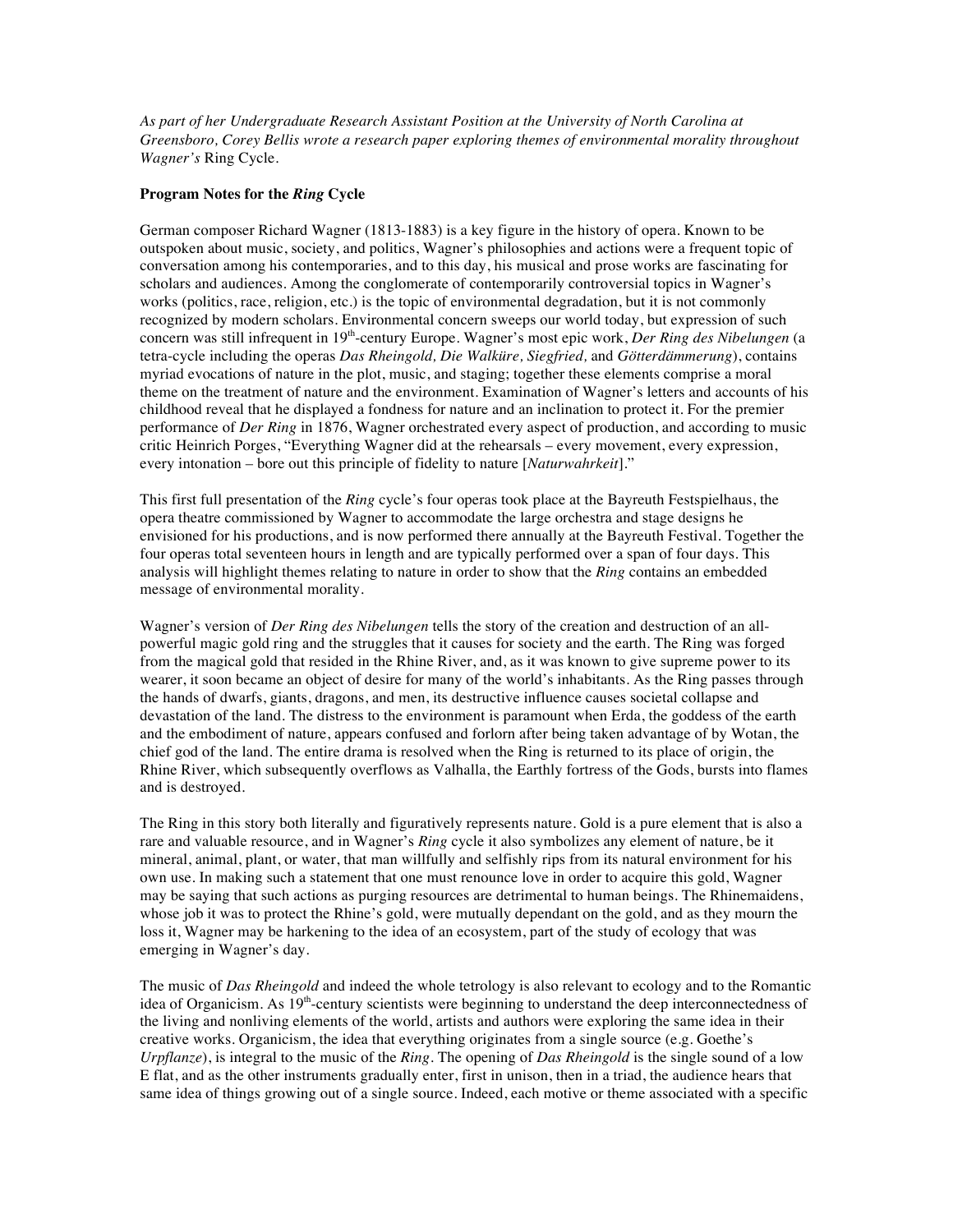subject can be recognized as a development of an earlier theme, furthering the idea of interconnectedness amongst people, elements, and events in the world.

The second opera of the tetrology, *Die Walküre*, does not include so many direct symbols of nature or environment as in *Das Rheingold*, but instead explores the social degradation that occurs as a result of the Ring's lure. This chapter tells the story of Siegmund and Sieglinde, two mortals fathered by Wotan as part of a plan to create a hero who will restore the magical ring back to Wotan's keeping. The siblings were separated while children and upon meeting each other again years later, they fall passionately in love and conceive a son. This incestuous relationship spawned from Wotan's extreme lust for the power of the Ring sparks a quarrel between Siegmund and another man. Wotan instructs his Valkyrie daughter, Brünnhilde, to offer no help to the incestuous Siegmund, but she goes against her father's orders and sways the battle the way that she, and not her father, sees best. During the famous prelude to Act III, the Ride of the Valkyries, the curtain rises to reveal a vast mountain landscape on which the consort of Valkyries await Brünnhilde to take fallen heroes off to rest in Valhalla. When Brünnhilde's sisters hear that she has disobeyed their father Wotan, they refuse to help her, for they know her punishment will be great. Wotan exiles Brünnhilde to a mountaintop where she must sleep until the bravest of heroes comes to claim her. This secluded mountaintop to which Wotan banishes Brünnhilde is the surprising incarnation of environmental awareness in *Die Walküre*, which arises from a common contemporary association between virginal women and mountain landscapes that is found in many 19<sup>th</sup> century European dramas. In *Landscape and Gender in Italian Opera: The Alpine Virgin from Bellini to Puccini*, Emanuele Senici explores this association and points to Brünnhilde's place of exile as a Germanic demonstration of this idea. The symbolic aspect of landscape was important to Wagner, for he chose to incorporate the actual Rhine River into a story that is otherwise fantasy.

During the early stages of the *Ring*'s conception, the national identity of the Rhine River was disputed between the German and the French, each wanting to claim the River's rich history and resourcefulness for their own. The importance that the German people placed on the issue is reflected by the work of contemporaneous composers and artists who incorporated the Rhine and its associated folk-characteristics into their songs and artworks. Though Wagner's use of the Rhine may say more about his nationalist endeavors than his naturalistic ones, the fact that he and his contemporaries recognized this landscape feature as an important national icon reflects their acknowledgement and appreciation of natural features as part of their identity.

Another important landscape association occurs in the third opera, *Siegfried*. Much of the opera takes place in a forest that is home to the title character, the orphaned child of Siegmund and Sieglinde. Early in the opera, Siegfried demonstrates his comfort and familiarity with the natural world as he plays with a bear, even calling it his friend. After fighting a dragon and retrieving the Ring, Siegfried interacts with a woodbird, a feat which has for millennia been regarded as a divine ability, and this bird leads him to Brünnhilde, sparking the relationship that will (in the next opera) restore peace and order to the world. This musical encounter, called "Forest Murmurs," is another popular excerpt, and the composer claims to have conceived of this work while he himself was taking a walk in the Sihl Forest.

The influence of nature abounds in this third opera, and it centers on the protagonist Siegfried. Several elements identify him as a heroic and good-willed: his predestination as a noble hero of the world; his humble roots, which accord him with the standard hero archetype; and his resistance to the lure of the Ring's power, since he gives the Ring to another (Brünnhilde) as a gift, totally unaffected by the curse upon it that has brought harm or death to many of its other bearers. It is significant that Richard Wagner chose to give Siegfried a positive connection and interaction with the natural environment. It is clear from Wagner's personal and observed accounts that he had affectionate and protective attitudes towards nature and thus would have believed that Siegfried's affinity to nature was a positive character trait. This connection between a protagonist and nature makes an obvious suggestion that being respectful to nature is indeed good.

In contrast, the chief god, Wotan is antagonistic, and he demonstrates a disrespect and disregard for nature. When Siegfried meets Wotan (disguised as The Wanderer) near Brünnhilde's exile mountain, Wotan tries to discredit Siegfried's claims that he was led there by a bird's speech. When he finds this will not dissuade